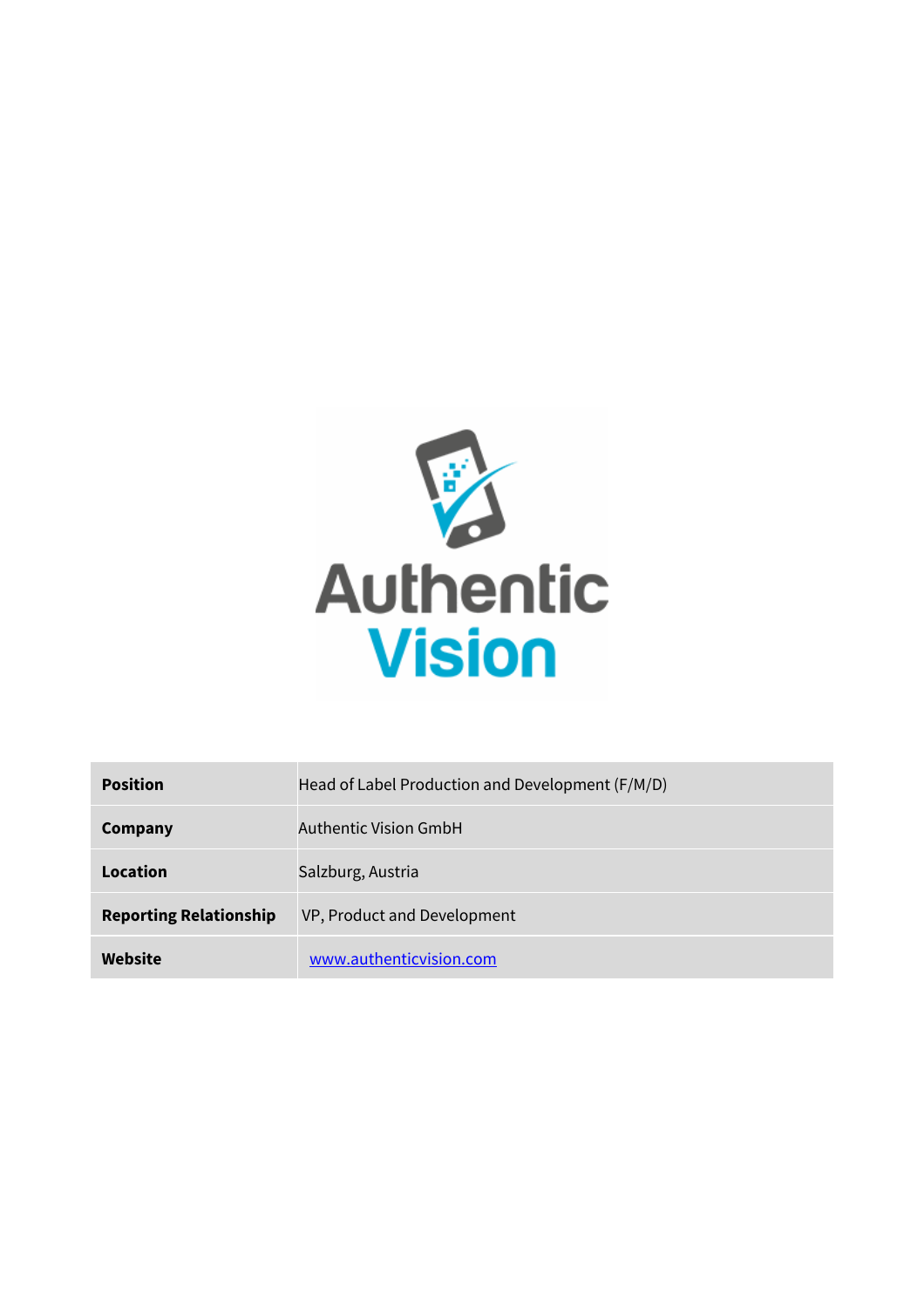#### **COMPANY BACKGROUND**

Authentic Vision (AV) offers a mobile authentication solution used by customers worldwide for brand protection and consumer engagement. Headquartered in Salzburg, Austria, Authentic Vision is a rapidly growing company with a global team and due to increasing customer engagement is expanding the team in Europe.

The solution is based on security tags that provide any product with a unique Holographic FingerprintTM. The tags can be authenticated by consumers with use of a smartphone app. A business intelligence portal provides channel & consumer data intelligence based on the scans. Authentic Vision holds several patents and is cooperating closely with a global network of partners to fight counterfeiting.

AV has been successful in signing agreements with US based customers like HDMI (4k and Ultra label licensing program) and Commscope (Electronics) and international customers such as Danfoss (industrial products), Elsewedy (Industrial wiring) and Vulli (Sophie la Girafe toys) and several partners like Authentix and Eurostampa. The company is poised for significant growth and offers a flexible and rewarding environment which recognizes talent and commitment.

### **STAGE AND PRODUCT OF THE COMPANY**

Authentic Vision was founded in early 2013 and the initial years were spent on evolving the core idea into IP, product ideation and product development. In the middle of 2015, customers were adopting the technology. We have been in market for 7 years and like most start-ups, went very broad across many industry verticals to determine and understand product/market fit. To date, Authentic Vision has ~30 customers.

We offer a smartphone-based product authentication solution, which allows anyone to verify the authenticity of a product instantly and without special equipment or knowledge. In other use-cases, users may identify themselves or unlock digital values based on the proof that they possess a physical security label.

Our physical security label features a unique, irreproducible holographic fingerprint. It can be automatically verified with a smartphone application, which uses the camera only. With each verification, users help to generate valuable data points, which are used to fight counterfeiting and fraud on a global scale.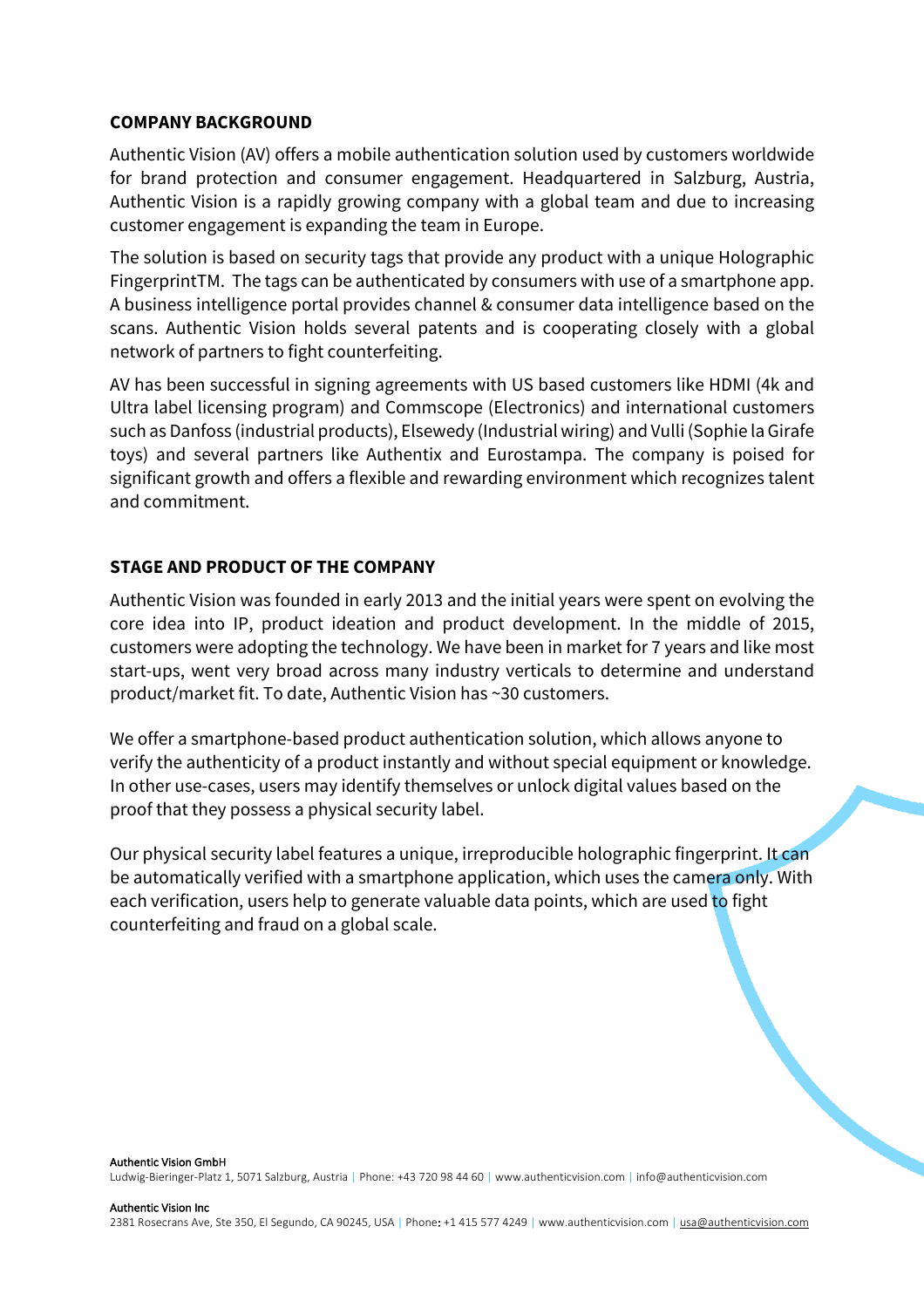# **THE ROLE**

To support realizing our vision and to improve our technology further, we're looking to hire a

# **Head of Label Production and Development (F/M/D)**

The successful candidate will play a key role in supporting the company's growth by making sure we can match the supply of our security tags with our customer's growing demand.

*You will:*

- Manage and structure the department responsible for label production and label and material development
- Setup processes and partnerships with printers and others that guarantee this production
- Conduct business trips to producers throughout Europe and attend the production process of AV **Holographic Fingerprint™ tags**
- Lead production or development projects both technically and commercially
- Actively research possible product improvements or extensions
- Invent products and equipment the industry has never seen before
- Manage Pre- and Post-processing of production jobs
- Manage and improve quality standards; Identify opportunities for process improvements and subsequently document and implement those
- Support and communicate directly with customers in case of tag related questions

## **ESSENTIAL SKILLS**

- You have a technical background (HTL or university degree) or more than 10 years of experience at a printing company or related environment
- You have experience with Digital print
- You have a background or interest in material science
- You are able to adapt communication and switch between different challenges quickly
- You have an eye for detail, you are self-motivated, and take responsibilities seriously
- You are motivated to learn quickly and become a subject matter expert
- You are flexible and enjoy challenges

#### Authentic Vision GmbH

Ludwig-Bieringer-Platz 1, 5071 Salzburg, Austria | Phone: +43 720 98 44 60 | www.authenticvision.com | info@authenticvision.com